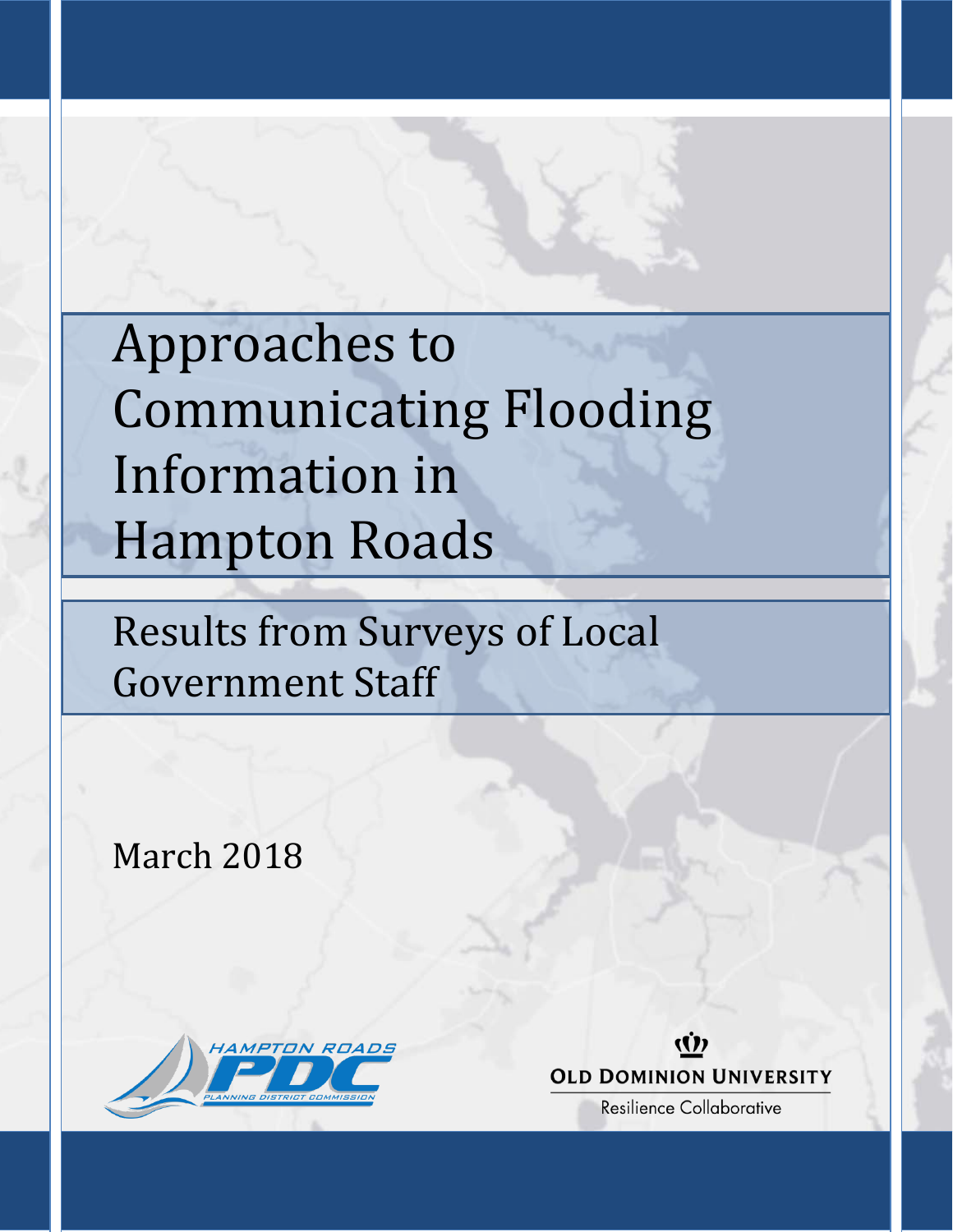# **Table of Contents**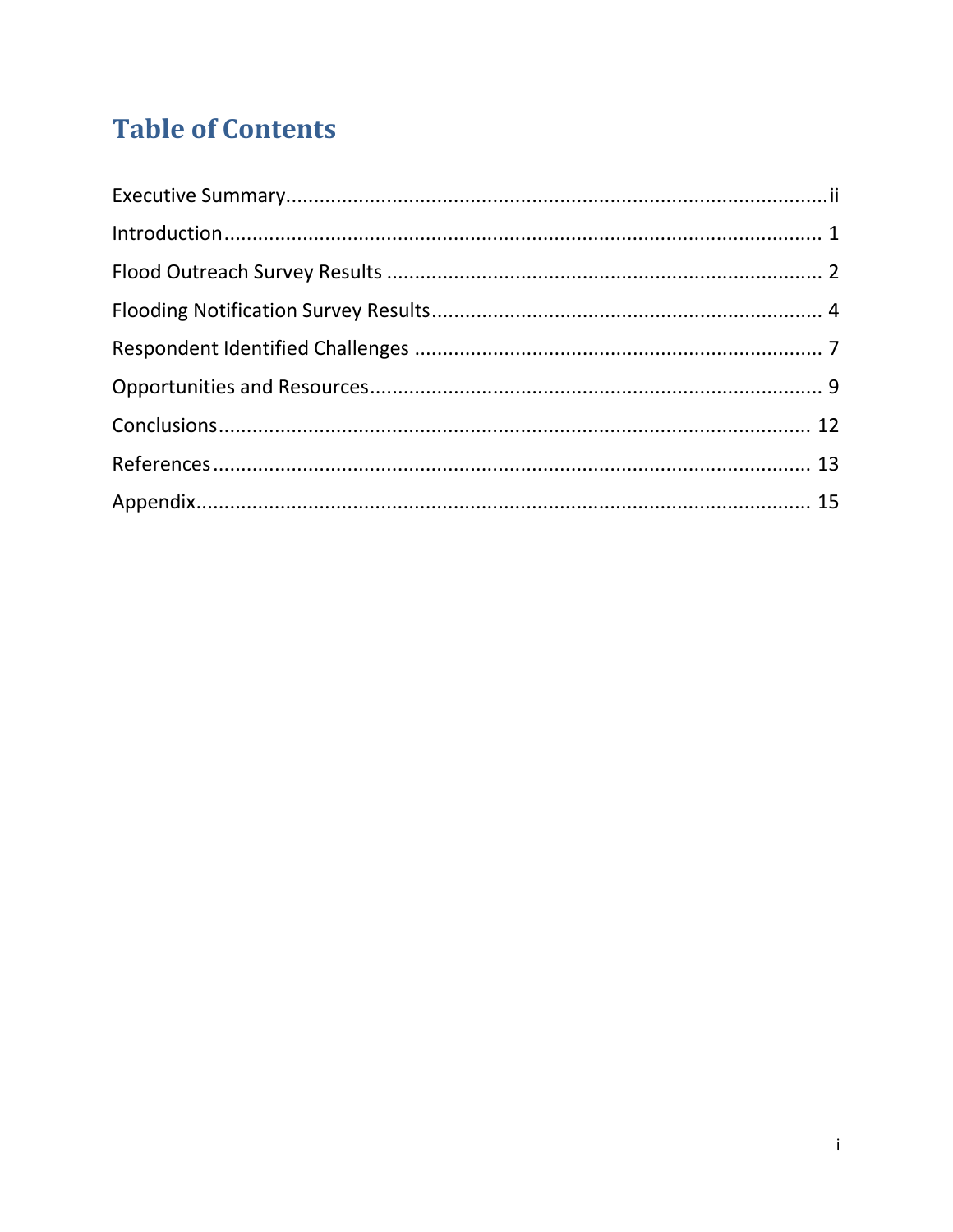# **Executive Summary**

The ability of local governments to communicate flood risk, promote flood mitigation activities, and notify residents in the event of a weather-related emergency is critical to public safety and long-term community resilience. With the Hampton Roads region<sup>[1](#page-2-0)</sup> of Virginia experiencing a heightened rate of relative sea level rise, local governments are evaluating and implementing approaches to prepare citizens for recurrent flooding and coastal storm events.

The Hampton Roads Planning District Commission (HRPDC) partnered with Old Dominion University to design two surveys to assess local government communication strategies regarding flooding and resiliency. The objectives of these surveys are to identify and compare local flooding outreach and notification methods, as well as highlight opportunities for improvement and collaboration. The first survey, distributed to floodplain managers and planners, collected information regarding local outreach programs related to flood risk, insurance, protection, and mitigation. The second survey, shared with emergency managers, included questions evaluating flooding notification systems.

Respondents of the flooding notification survey indicated a higher overall level of program satisfaction than respondents of the flood outreach survey. Although emergency managers were generally pleased with the capabilities of their alert systems, they also shared the common challenge of increasing enrollment for notifications. Six of the eleven localities who completed the survey indicated less than 10% of their city/county population is enrolled. Respondents of the flood outreach survey emphasized lack of staff time and funding as barriers to outreach programming. Measuring the effectiveness of outreach efforts is also challenging to local government staff due to limited resources and knowledge of methods to evaluate changes in resident behavior.

This report summarizes the methodologies and findings of the two surveys described above. It also identifies guidance documents developed by emergency notification providers and government agencies, which can be used as resources by local government staff. In addition, this report describes opportunities to improve outreach coordination and marketing campaigns, including some potential collaborative solutions.

<span id="page-2-0"></span> $1$  The Hampton Roads region includes seventeen localities in southeastern Virginia: Chesapeake, Franklin, Gloucester County, Hampton, Isle of Wight County, James City County, Newport News, Norfolk, Poquoson, Portsmouth, Southampton County, Suffolk, Surry County, Town of Smithfield, Virginia Beach, Williamsburg, and York County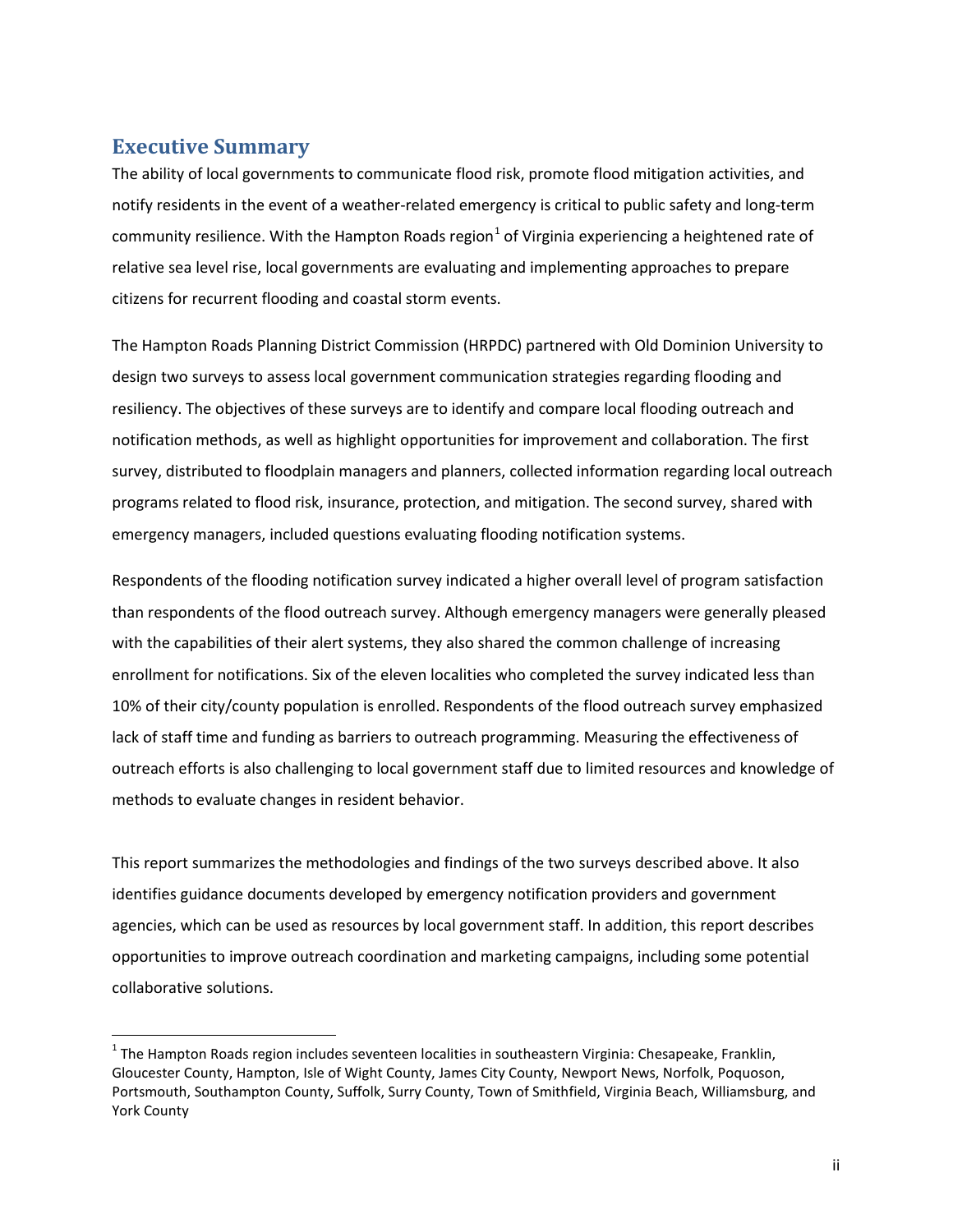### <span id="page-3-0"></span>**Introduction**

Following the severe hurricane season of 2017, the importance of preparing for flooding and having effective communication during severe weather has gathered national attention. The National Academies of Sciences, Engineering, and Medicine released a report in fall 2017 related to the integration of social and behavioral sciences in the weather enterprise, defined as "the network of government agencies, private sector companies, and academic institutions that provide weather services to the nation."(National Academies Press, 2017, pg. 1) At the local government level, this includes emergency managers and departments responsible for issuing flooding related information. In addition to distributing notifications during severe weather events, local governments play an integral role in communicating flood risk and encouraging residents to prepare for flooding incidents.

Local governments within the Hampton Roads region are actively engaged in disseminating flood risk and preparedness information to the public. Local governments who participate in the National Flood Insurance Program's (NFIP) Community Rating System can earn points for flooding-related outreach activities. These credits factor into an overall community score that corresponds with a flood insurance premium discount for residents of the locality (CRS)(FEMA, 2017). In the Hampton Roads region, 8 of the 17 localities participate in the CRS program (DCR, 2017).

The Hampton Roads Planning District Commission, in collaboration with Old Dominion University, designed two surveys to identify and evaluate flooding outreach and notification methods within the region. The idea to create these surveys originated at the Resilience and Adaptation Feasibility Tool (RAFT) workshop in Portsmouth, Virginia (RAFT, 2017). The RAFT collaborative developed a scorecard that provides an assessment of a locality's resilience to flooding, encompassing social, economic, and natural resource metrics (RAFT, 2017). During the workshop to review the scorecard for Portsmouth, local government staff expressed interest in comparing locality approaches to flood information outreach and alert methods.

Both surveys were distributed via email to local staff from each of the 17 Hampton Roads localities. The flood outreach survey was sent to floodplain managers and/or environmental planners. It included questions related to outreach methods and frequency, as well as the respondents' opinions of current outreach methods. The flooding notification survey was distributed to emergency managers. The survey included questions about the capabilities of flooding notification systems, as well as respondents' level of satisfaction with current alert practices. This report summarizes the results of each survey and the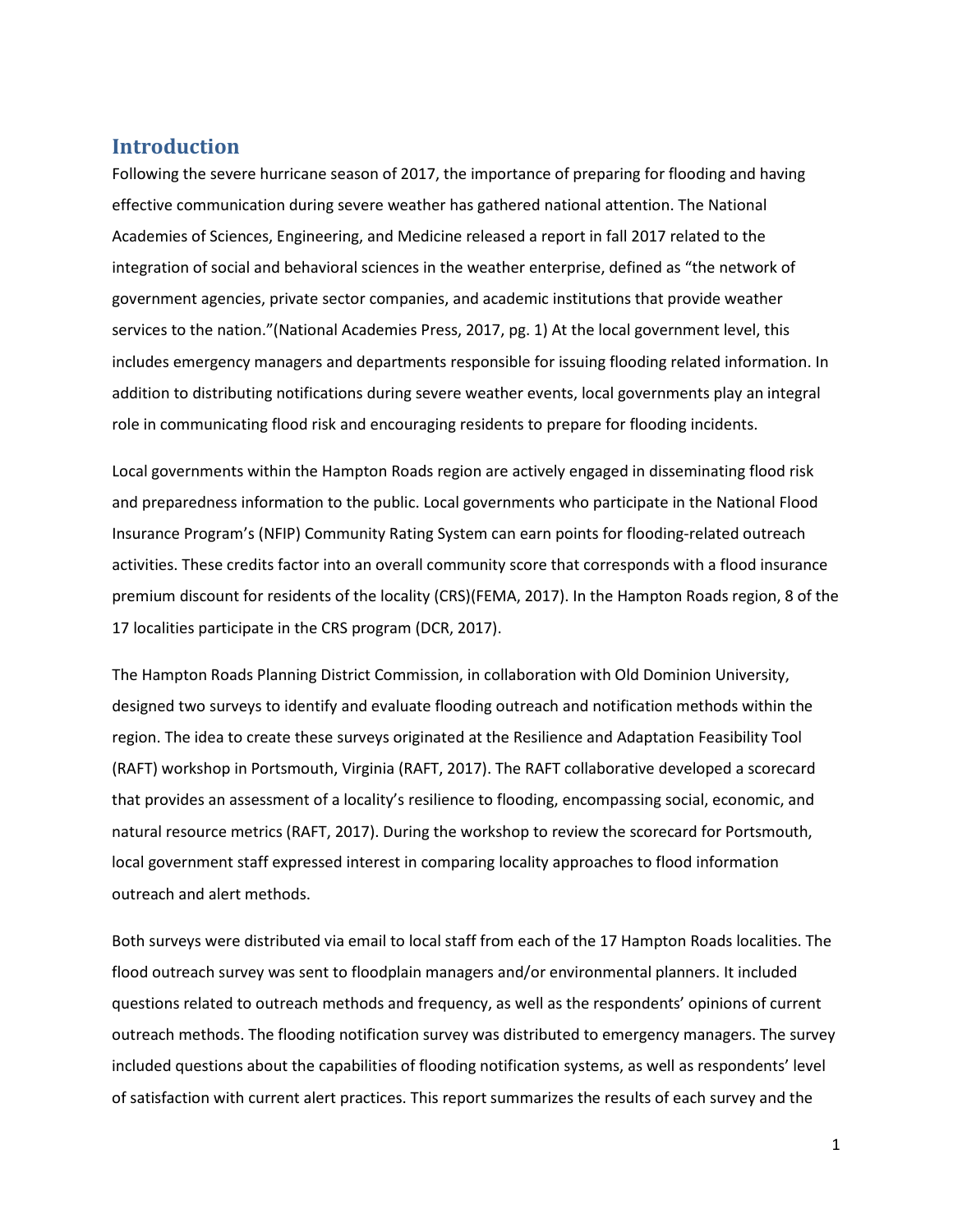challenges associated with conducting outreach and issuing flooding alerts, as identified by local staff. The report concludes with opportunities for improving local public outreach and enhancing flooding notification enrollment.

# <span id="page-4-0"></span>**Flood Outreach Survey Results**

For the flood outreach survey, responses were received from 14 of 17 localities. When asked who the target audiences are for outreach materials related to flood risk, respondents most frequently indicated residents of the locality and, more specifically, property owners in the floodplain. Homeowners, real estate agents, building contractors, businesses, insurance agents, surveyors, and repetitive loss property owners were also referenced as focal contact groups (Figure 1). For example, the City of Franklin specifically meets with the city's Downtown Business Association regarding flood risk and preparedness information.



**Figure 1**: Responses to the question: "Who are your target audiences for outreach materials related to flood risk?" Audiences that were mentioned at least twice are included.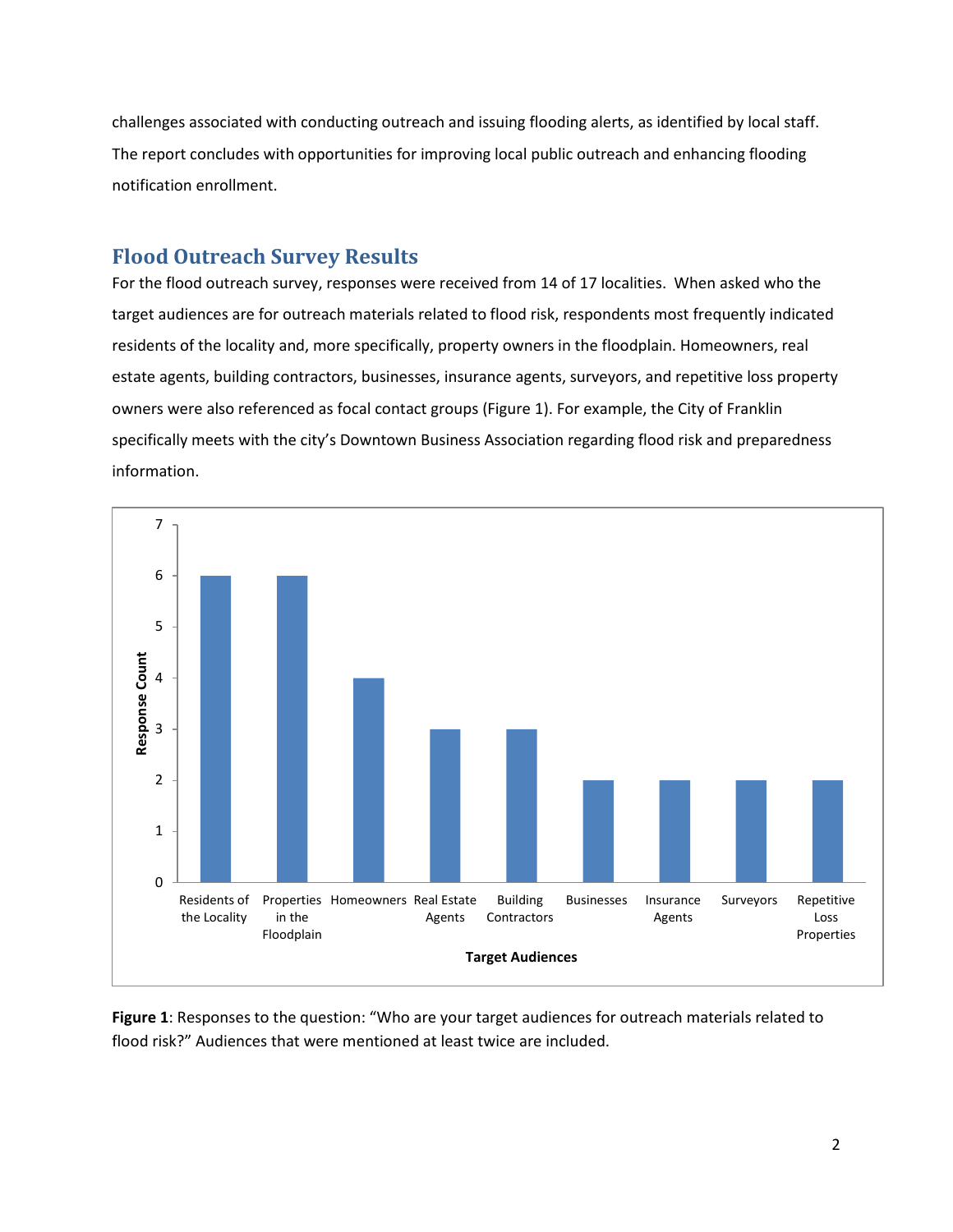Respondents identified using both active and passive methods to reach out to specific target audiences. Active forms of outreach are communication methods involving direct engagement with the public by local government staff, whereas passive forms of outreach provide information in a format for the recipient to review individually or seek out independently. Active forms referenced in the survey include running a booth at a public event and presenting at civic league meetings and community forums. Examples of passive methods include email, paper mailings, social media postings, and distributing information at libraries.

Community forums were identified as the most commonly used active method of sharing information related to flood insurance and flood risk, while community forums and civic league meetings were equally popular for communicating flood protection and mitigation information (Figure 2). Distributing paper mailings and providing resources at libraries were the two most popular passive forms of disseminating flooding related information (Figure 2). Of the 14 communities who completed the survey, 8earn points in the Community Rating System for distributing flooding related information via mailers or libraries (Stiff, 2017).



**Figure 2**: Response to question: "How are outreach materials distributed? Please check all that apply for each program area."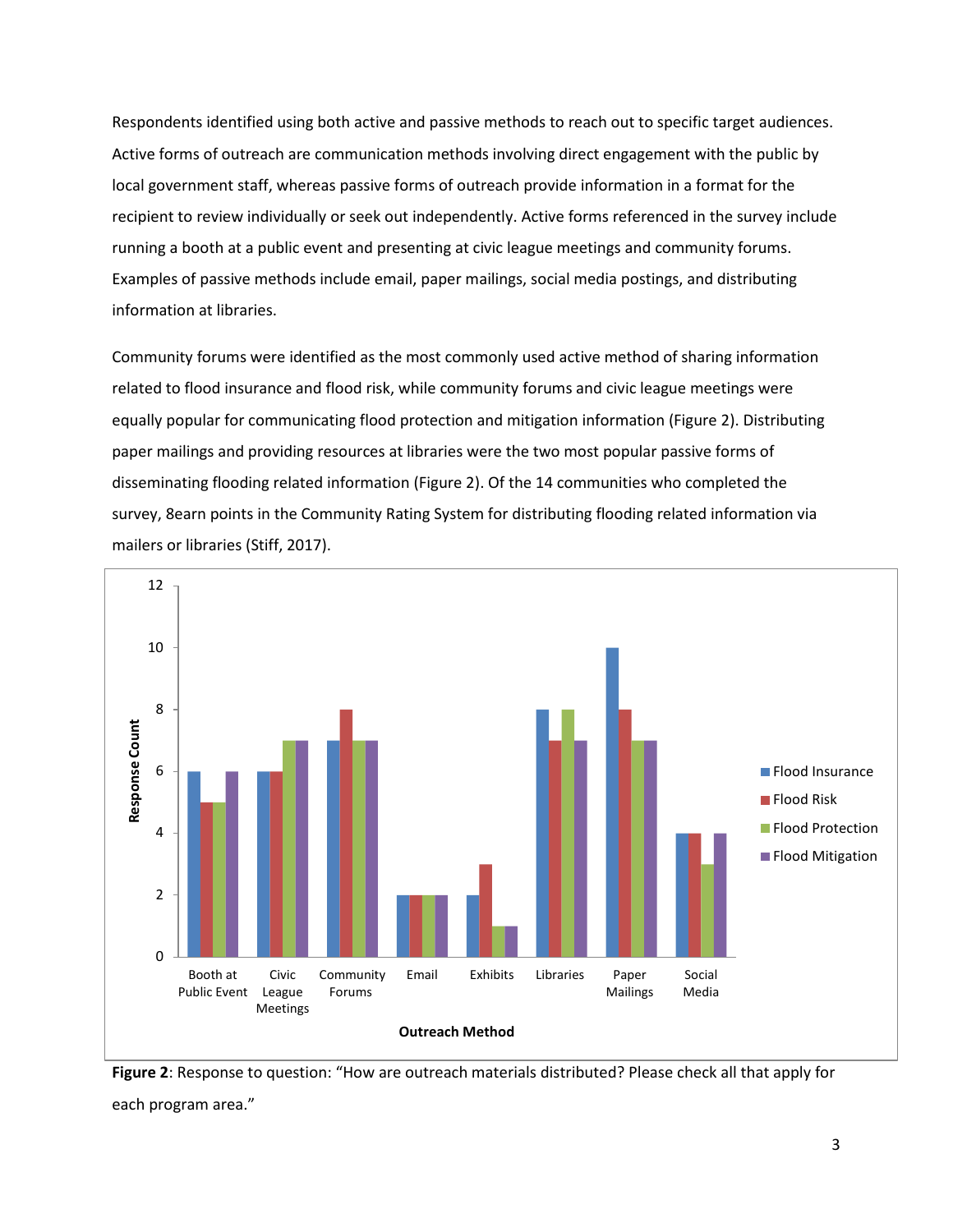A majority of respondents indicated their locality currently updates outreach materials annually. While an annual cycle is the most common time frame for paper mailings distribution, civic league presentations and community forums happen more frequently in response to requests. One respondent also indicated their locality increases posts to social media during hurricane season.

Although many localities indicated outreach efforts are conducted by various departments, the most frequently identified lead departments for flood outreach were emergency management, planning, and community development, followed by marketing and communications. Public works was the most frequently identified additional department for collaboration on flood risk and preparedness outreach.

Respondents expressed various levels of satisfaction with their current outreach programs. A higher level of satisfaction was associated with flood risk and insurance outreach programs than flood protection and mitigation outreach programs (Figure 3). Nearly 20% of respondents were dissatisfied with all provided categories of outreach programming (Figure 3).



<span id="page-6-0"></span>

# **Flooding Notification Survey Results**

For the flooding notification survey, responses were received from emergency managers of 11 localities. When asked to select their level of satisfaction with current city/county flooding notification methods,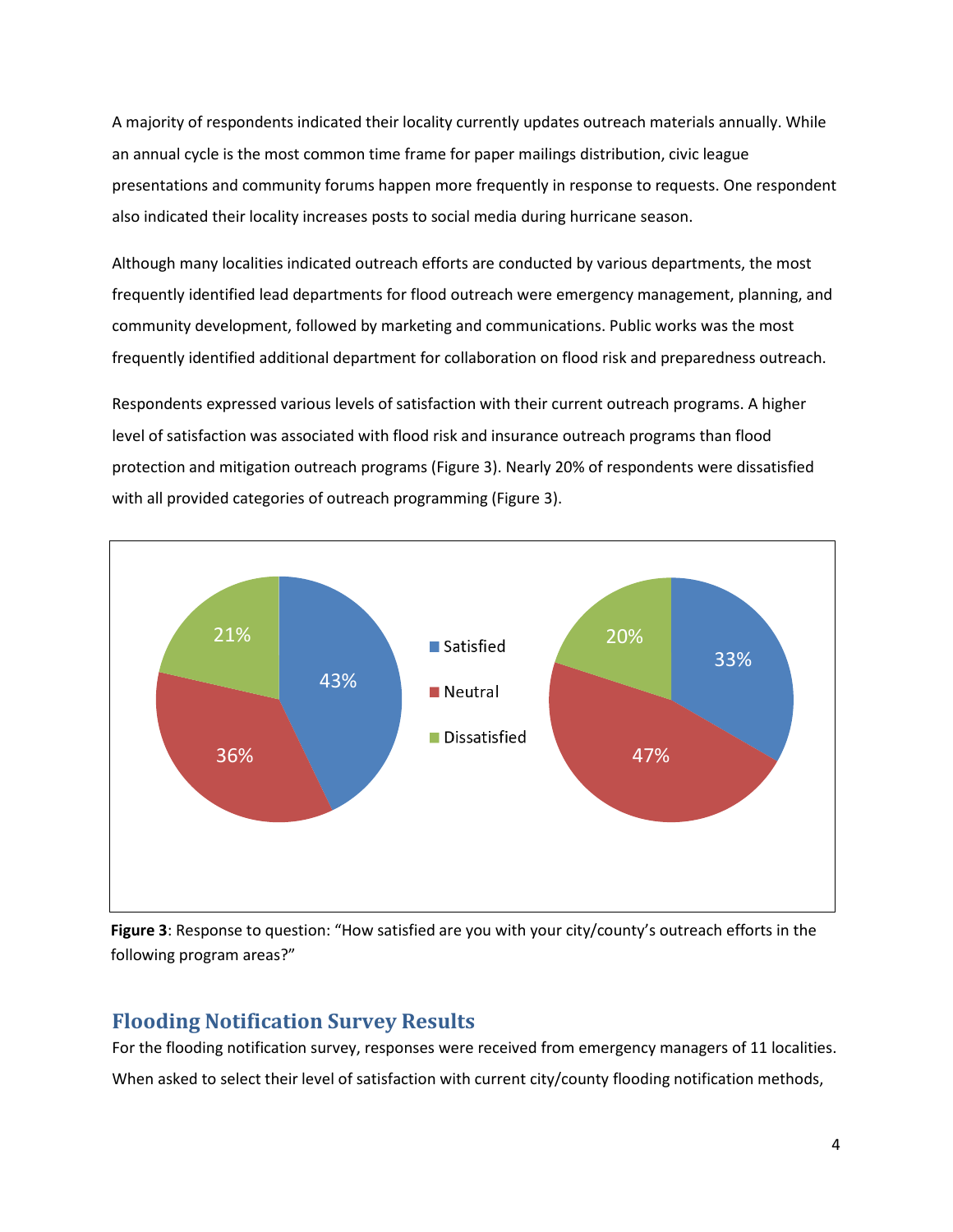78% of question respondents answered "Satisfied" and 22% of question respondents answered very satisfied. All localities represented by the survey results use an electronic notification provider with the capabilities to send notifications to specific neighborhoods. One respondent stated,

 "One big advantage of the Everbridge system is the ability to send geo-targeted alerts to anywhere in the city. These alerts can be sent down to the street-level in neighborhoods. We also have pre-established contact lists that we can send messaging to depending on the type of event (non-emergency or emergency)."

Respondents highlighted the additional benefit of allowing registrants to select their preferred contact method because these notification systems require users to opt-in online via a registration form.

The most common methods of advertising enrollment in emergency notification systems selected by respondents include social media, webpages, presentations, and brochures. Box 1 highlights examples of social media posts from local governments advertising enrollment and sharing flooding information.

Cellular text messages were identified by respondents as the most effective weather notification method, followed closely by social media (Figure 4). While respondents were asked to select the top 3 most effective methods, one respondent commented, "Although listed are the top three, it takes a broad-brush approach to reach a multi-generational population." Other notification methods used by local governments that were not ranked as most effective include landline phone calls, radio alerts, and webpages.



**Figure 4:** Response to question: "Of these notification methods, which do you think are most effective?"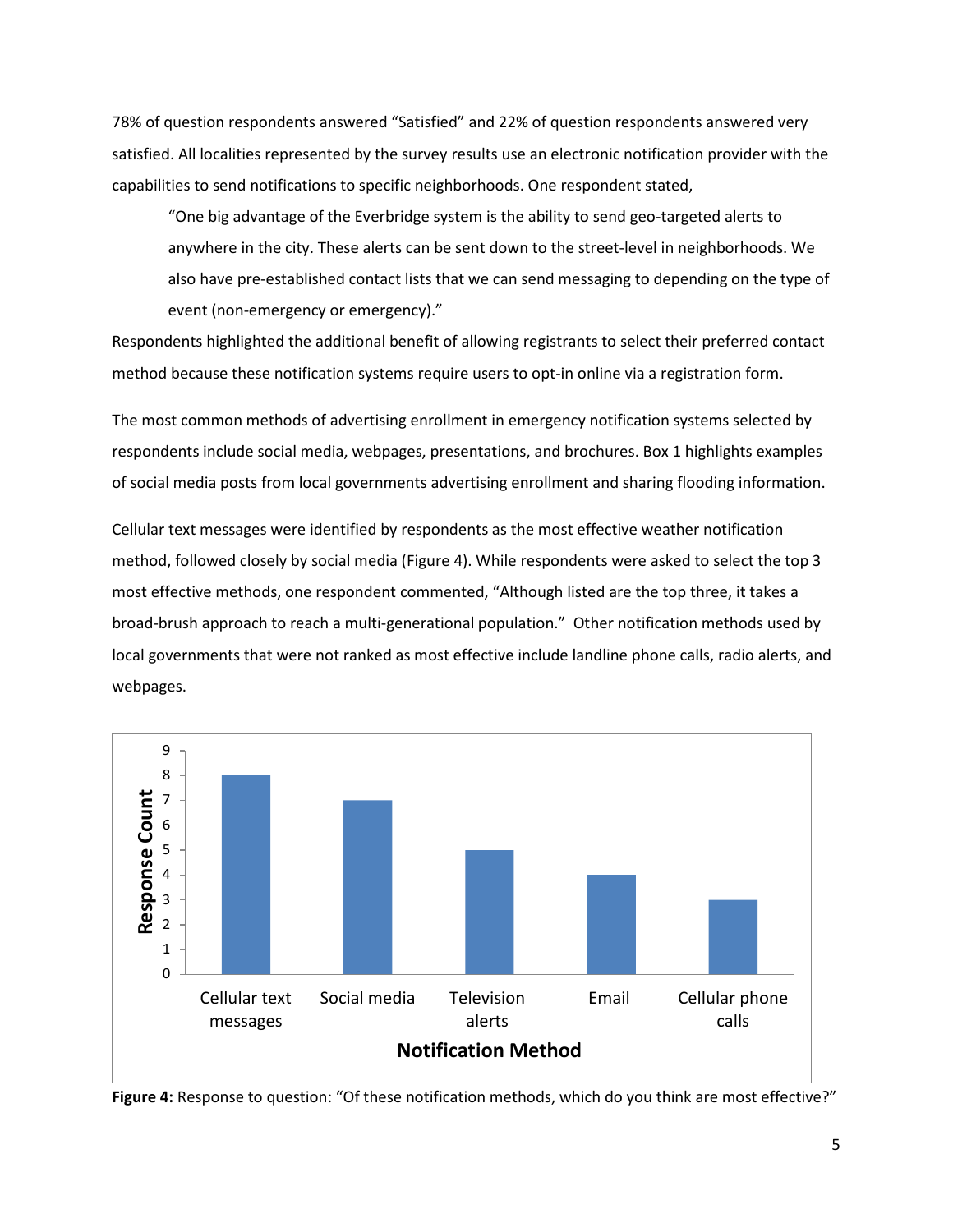

3:38 PM · Aug 29, 2017

**Box 1**: Social media postings from local city governments.

*Image 1*: City of Norfolk Facebook post promoting the Norfolk Alert system (August 28, 2017)

*Image 2*: City of Virginia Beach Facebook post advertising the VB Alert System. (August 28, 2017)

*Image 3*: City of Hampton Tweet sharing flooding information with a link to the city website regarding road closures. (August 29, 2017)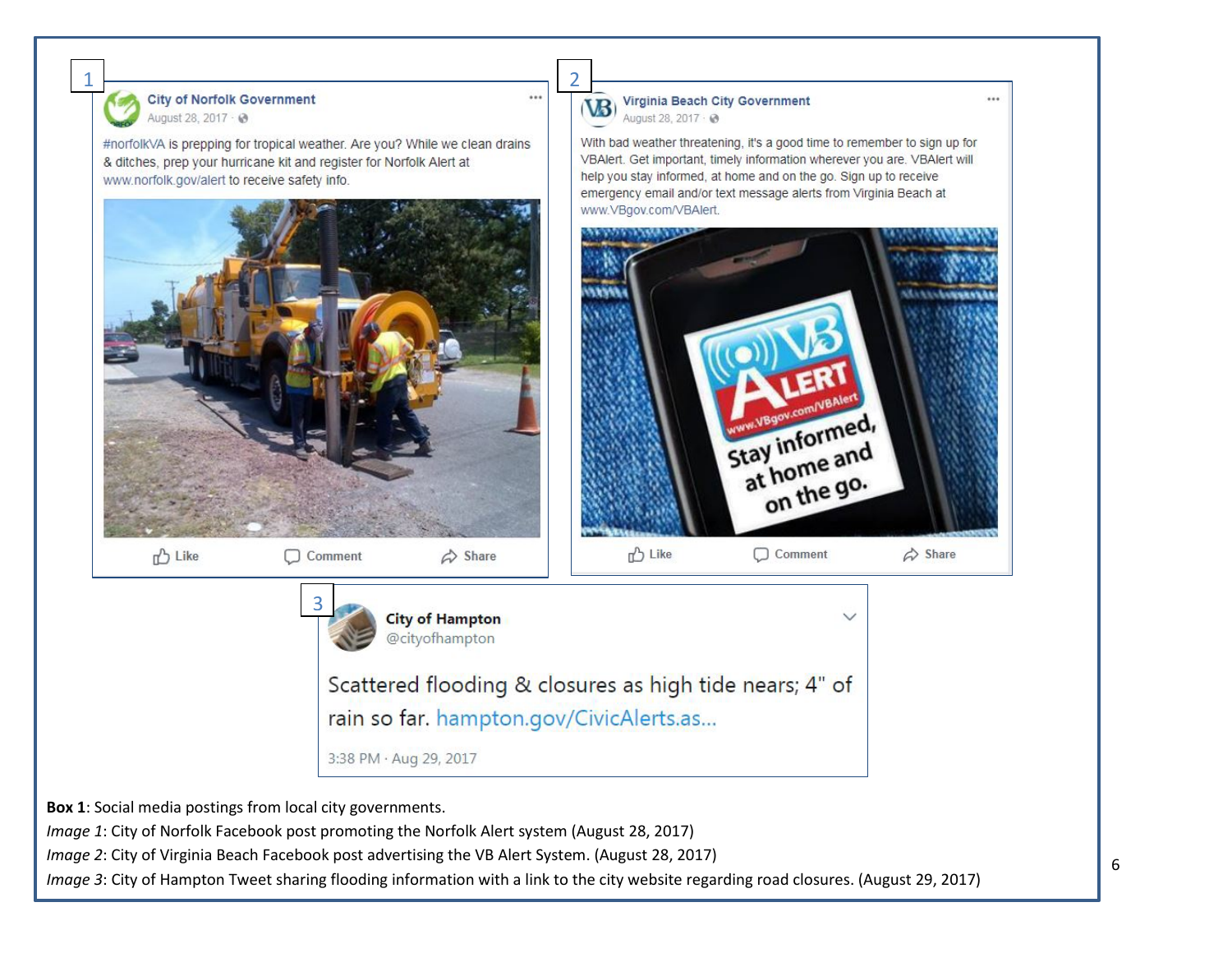All 11 of the respondents' respective localities currently use the National Weather Service Flood Advisories to determine when to issue a flood alert, and 5 of the localities also use a local water level/rainfall sensor network. Two localities stated the types of alerts they issue to large data bases are restricted by certain classifications, such as a hurricane or thunderstorm event. When asked if it would be valuable to issue non-emergency flooding notifications (i.e. nuisance flooding separately from the National Weather Service flood advisory notifications), only 3 respondents who do not already have this function expressed interest (Figure 5). Those interested in issuing non-emergency flooding notifications unanimously identified social media as a preferred notification method. Other selected methods of communication included cellular calls/text messages, emails, road signage, a monitoring website, and mobile application notifications.



**Figure 5**: Response to the question: "Do you think it would be useful to issue non-emergency flooding notifications (i.e. nuisance flooding) that are separate from the National Weather Service advisory notifications?"

# <span id="page-9-0"></span>**Respondent Identified Challenges**

When asked to identify the greatest challenges for outreach programming in their communities, 57% of question respondents identified staff size and time. Respondents indicated they have limited time to devote to planning outreach activities. Furthermore, outreach is often a lower priority relative to other urgent tasks. Many localities also lack an official designated team charged with outreach programming, which can result in a lack of coordination.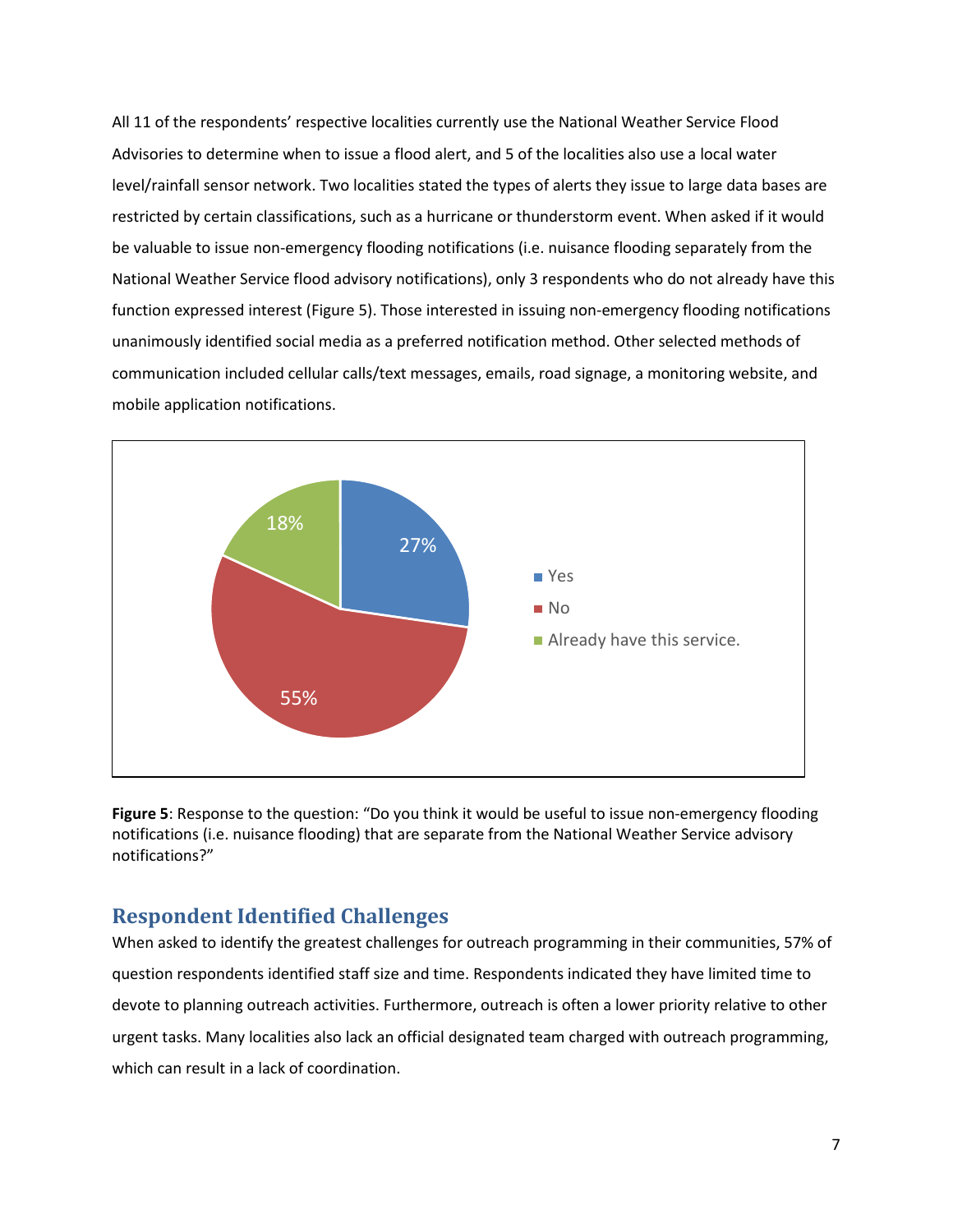In addition to staff size and time constraints, 21% of question respondents referenced limited financial resources as a challenge, as well as identifying and reaching appropriate audiences. Respondents also highlighted tradeoffs that exist between outreach directed for specific audiences and the general public. One respondent stated, "Specialized presentations at civic leagues and other groups give us the ability to provide direct information, but these events are typically attended by small numbers of people."

Respondents also indicated concern over the effectiveness of outreach handouts and brochures. Two localities shared methods they are using to begin measuring the success of outreach efforts. These include tracking the number of pamphlets distributed and the number of information requests from the public, specifically regarding home inspections or flood mitigation efforts to reduce insurance costs. Limited funding or other resources and limited expertise were identified as the two major hindrances to measuring the success of outreach efforts.

While respondents of the flooding notification survey expressed a high level of satisfaction with the capabilities of their notification systems, a shortcoming associated with the current opt-in systems is low user enrollment. Increasing the number of residents registered for notifications, or low citizen enrollment, was identified as a challenge or weakness of current flooding notification approaches by 45% of respondents. Over half of the survey respondents estimated that less than 10% of their city/county population is enrolled for notifications (Figure 6).



**Figure 6**: Responses to the question: "What is your estimate of the percent of your city/county population registered to receive cellular notifications?"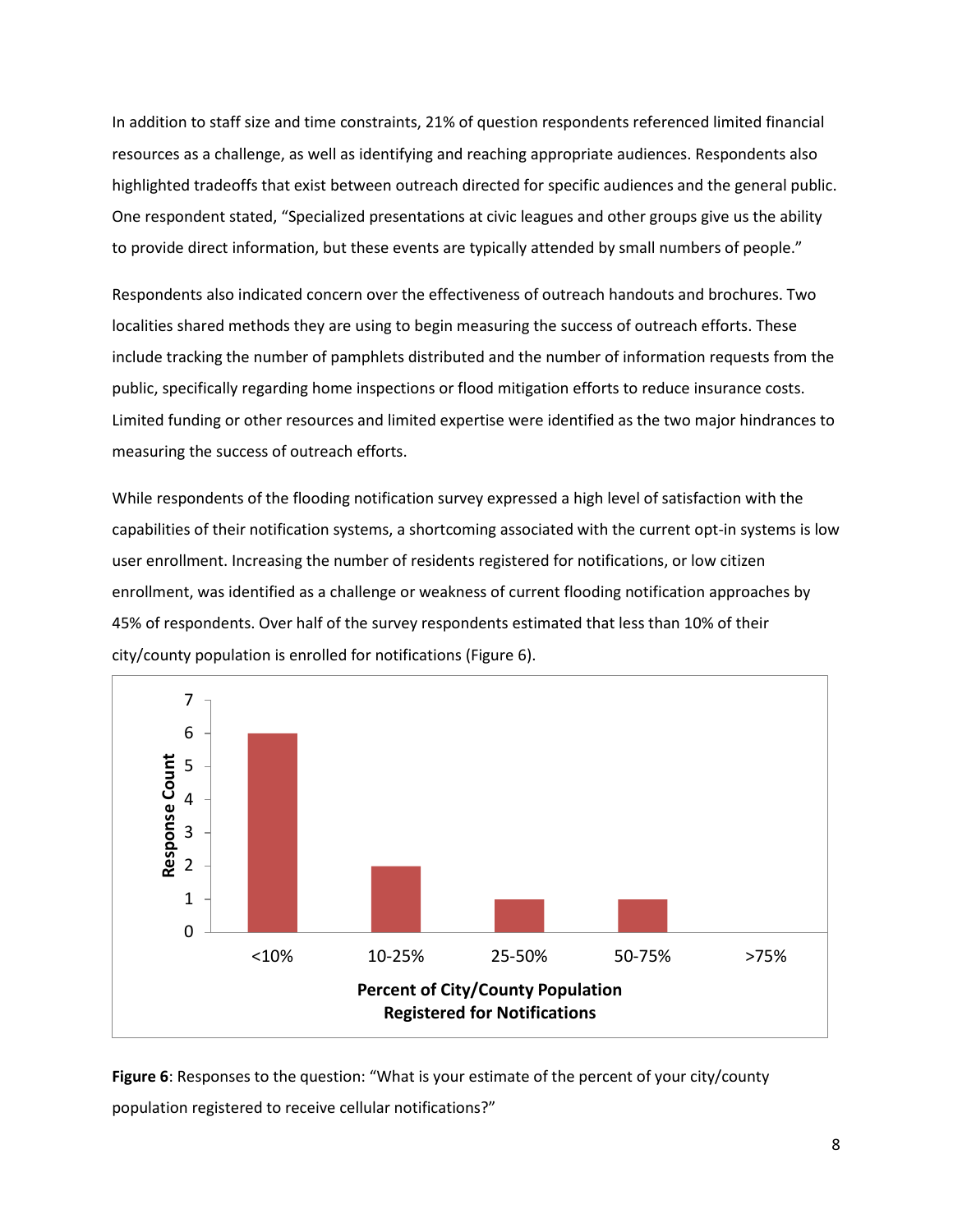## <span id="page-11-0"></span>**Opportunities and Resources**

The challenges identified by local floodplain managers, planners, and emergency managers through the two surveys also highlight areas of opportunity to strengthen outreach programming and enrollment in emergency notification systems. The following sections highlight local examples and guidance documents to support improved organization of outreach programs and marketing of emergency notification systems.

#### *Local Approaches to Organizing Outreach Initiatives*

Gloucester County's Program for Public Information (PPI) illustrates an interdisciplinary approach to defining and organizing outreach projects. The PPI is a credit multiplier for outreach project points the County earns through the NFIP's Community Rating System. Within the PPI is a table that identifies the target audience, primary message, expected outcomes, and project type and frequency associated with each outreach theme (County of Gloucester Floodplain Management Committee, 2015). The PPI was developed by a working group of the County's Floodplain Management Committee. The Floodplain Management Committee was formed in 2009 and is tasked with annually reviewing progress towards Floodplain Management Plan goals, as well as providing input during the 5-year plan update (Gloucester County, 2014). The working group to the Committee consists of local government staff, mortgage brokers, insurance agents, real estate professionals, and community residents, thus highlighting an interdisciplinary approach to outreach planning (County of Gloucester Floodplain Management Committee, 2015).

Another local example of collaborative outreach efforts is the City of Poquoson's Office of Community Recreation quarterly publication, the *Island Tide*. An article related to flooding information is included in nearly every edition, such as the article "Flood Insurance Costs Rising? What Can I Do?" in the Fall 2017 publication (City of Poquoson, 2017). Integrating flooding information into regular publications from other departments is a cost-effective approach for increasing outreach frequency. Additional local government communication examples from Hampton Roads can be accessed through the links to flood preparedness websites included in the Appendix.

#### *Guides to Support Outreach Planning*

Although measuring the success of outreach efforts is challenging, guides to developing effective outreach materials can assist in designing quality products. A report from the National Oceanic and Atmospheric Administration (NOAA) Social Science Committee (2016), which includes best practices and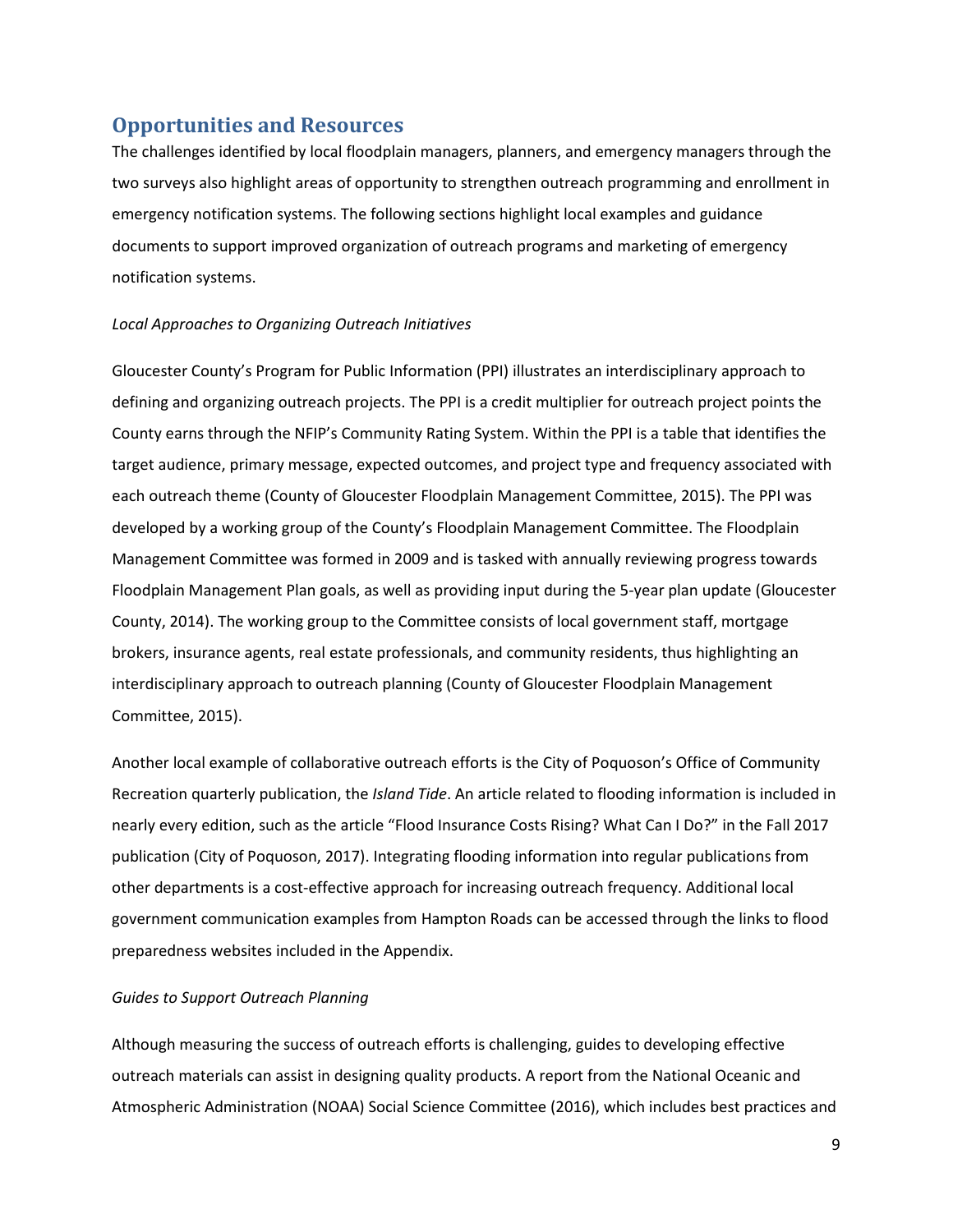research findings for risk communication behavior, recommends testing communication materials with members of the target audience. Although time and financial resources may not permit a formal survey evaluation process, gathering feedback on outreach materials from a few members of the target audience, such as realtors or property owners, provides an opportunity to test the clarity of a message.

The NOAA Office for Coastal Management's Risk Communication Basics (2016) report also identifies a list of approaches to avoid or embrace. For example, NOAA advises against invoking fear and anxiety through outreach materials, and suggests providing an action residents can take if using post-storm imagery or daunting sea level rise projections. NOAA also recommends using personal stories in outreach materials that provide relatable examples without overdramatizing (NOAA OCM, 2016). Video recording is one method to share personal stories related to flooding that has not yet been implemented by local governments in the Hampton Roads region. A local non-governmental organization, Wetlands Watch, provides videos on their website discussing the benefits of flood insurance (Wetlands Watch, 2017). To explore this communication method at the neighborhood scale, interviews with homeowners who experienced benefits from installing flood vents or purchasing flood insurance could be recorded and shared.

#### *Resources to Promote Enrollment for Notifications*

Effective communication in preparation for and during a severe weather event is imperative to public safety. While current locality opt-in notification systems provide this service, the flooding notification survey revealed low enrollment estimates for emergency alert systems, with 6 of 11 responding localities' estimating less than 10% of their population is registered. While several factors influence a residents' decision to sign-up for notifications, one of the most common reasons for lack of enrollment is ineffective promotion of the opt-in notification system (Regroup, 2017*).* Everbridge, the major emergency notification provider for the Hampton Roads region, has developed a guide on Emergency Notification Best Practices for Citizen Registration (2014). Everbridge recommends collaborating with local grad schools, colleges, religious centers, and other local clubs and organizations to advertise enrollment. For example, the guide highlights a Girl Scout troop that earned service project credits by assisting citizens with emergency alert registration in a high school computer lab.

FEMA's 2012 National Household Survey also reported that exposure to disaster preparedness through workplace, school, or response volunteer organizations has a positive correlation with preparedness behaviors (FEMA, 2014). Approximately 56% of respondents with schoolchildren who brought home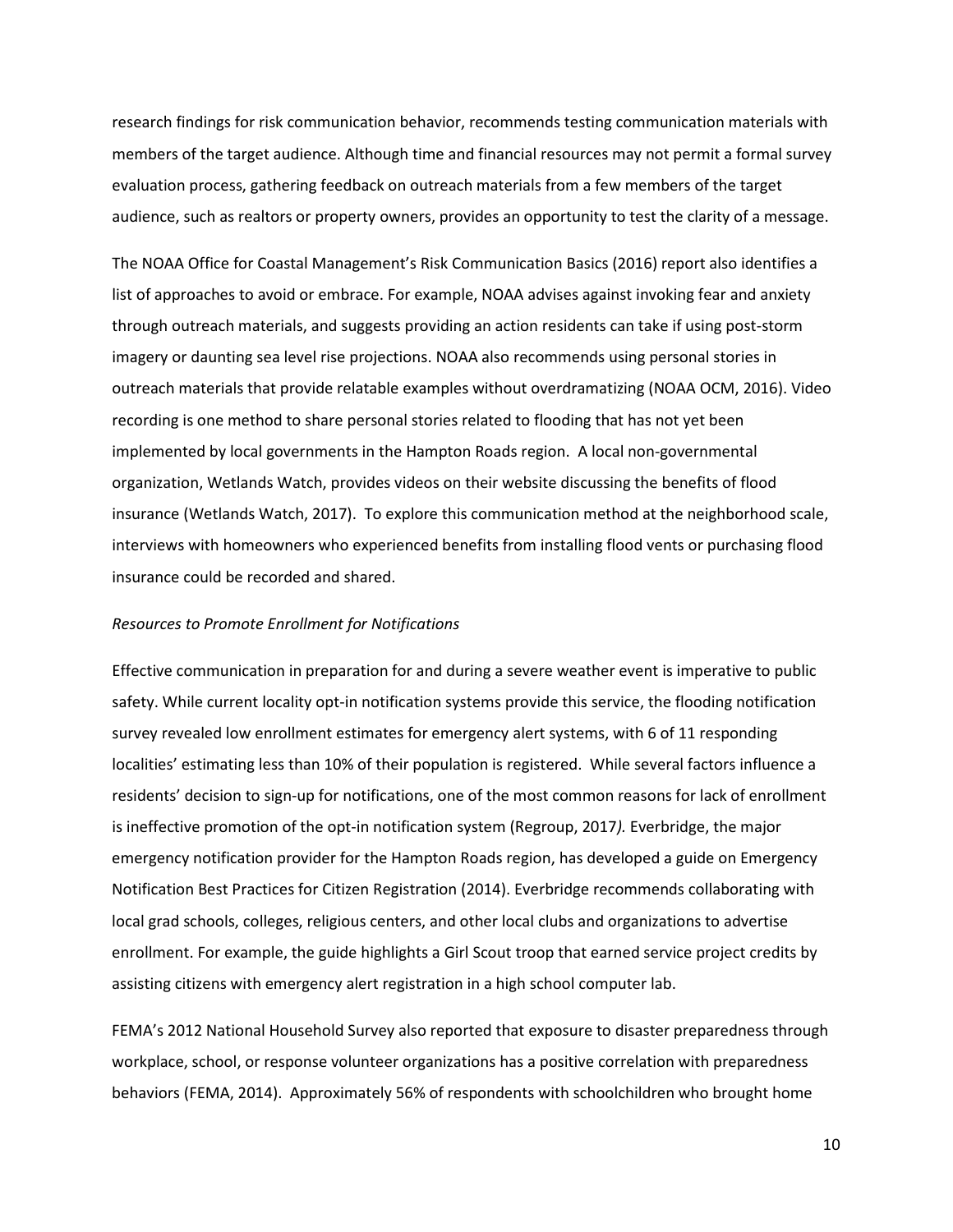preparedness materials reported being familiar with alert and warning systems; however, only 37% of respondents in households with children who did not bring home materials and 44% of households without children reported familiarity with alert and warning systems (FEMA, 2014). Collaborating with existing social networks can help enhance the reach of communication while leveraging existing resources in the community.

Another recommended practice for increasing participation in opt-in notification systems is to make sure the enrollment process is clear and advertisements link directly to the page (Everbridge, 2014). The City of Chesapeake, for example, advertised their alert system on their main homepage following severe winter weather associated with Snowstorm Grayson (Box 2). Links to enroll in each local emergency notification system in Hampton Roads are also available via the Ready Hampton Roads website.<sup>[2](#page-13-0)</sup> To further evaluate current marketing strategies, localities could consider adding an additional question in their online registration form asking how the respondent learned about the opt-in emergency notification system.

#### *Communication through Cellular Devices*

While cellular text messages are one of the most popular methods to distribute emergency notifications in Hampton Roads, cell phones can also help streamline the notification enrollment process. Everbridge offers a feature through the Nixle Community Engagement solution that permits residents to sign-up for notifications via text message (Everbridge, 2015). By encouraging residents to text the code "PAPALVISIT" to a designated number in preparation for Pope Francis' visit, the City of Philadelphia's Office of Emergency Management was able to register 11,449 users in the ReadyPhiladelphia alert system within just 7 days (Everbridge, 2015). Linking a code to specific community events through this feature can encourage a high volume of users to opt-in for notifications over a short period of time.

Mobile applications may offer another efficient method of severe weather and flooding information communication. Harris County, Texas, which received significant media attention in response to Hurricane Harvey, has designed the mobile application ReadyHarris to assist citizens in accessing severe weather notifications (Harris County, 2017). The app also includes an evacuation map and option to create a plan in preparation for weather emergencies (Box 2). However as noted with opt-in emergency notification systems, mobile applications also have the associated challenge of encouraging citizens to install the application on their cellular device.

<span id="page-13-0"></span><sup>&</sup>lt;sup>2</sup> Visit Ready Hampton Roads online at  $\frac{http://readyhamptonroads.org/prepare/be=informed/local=alerts/$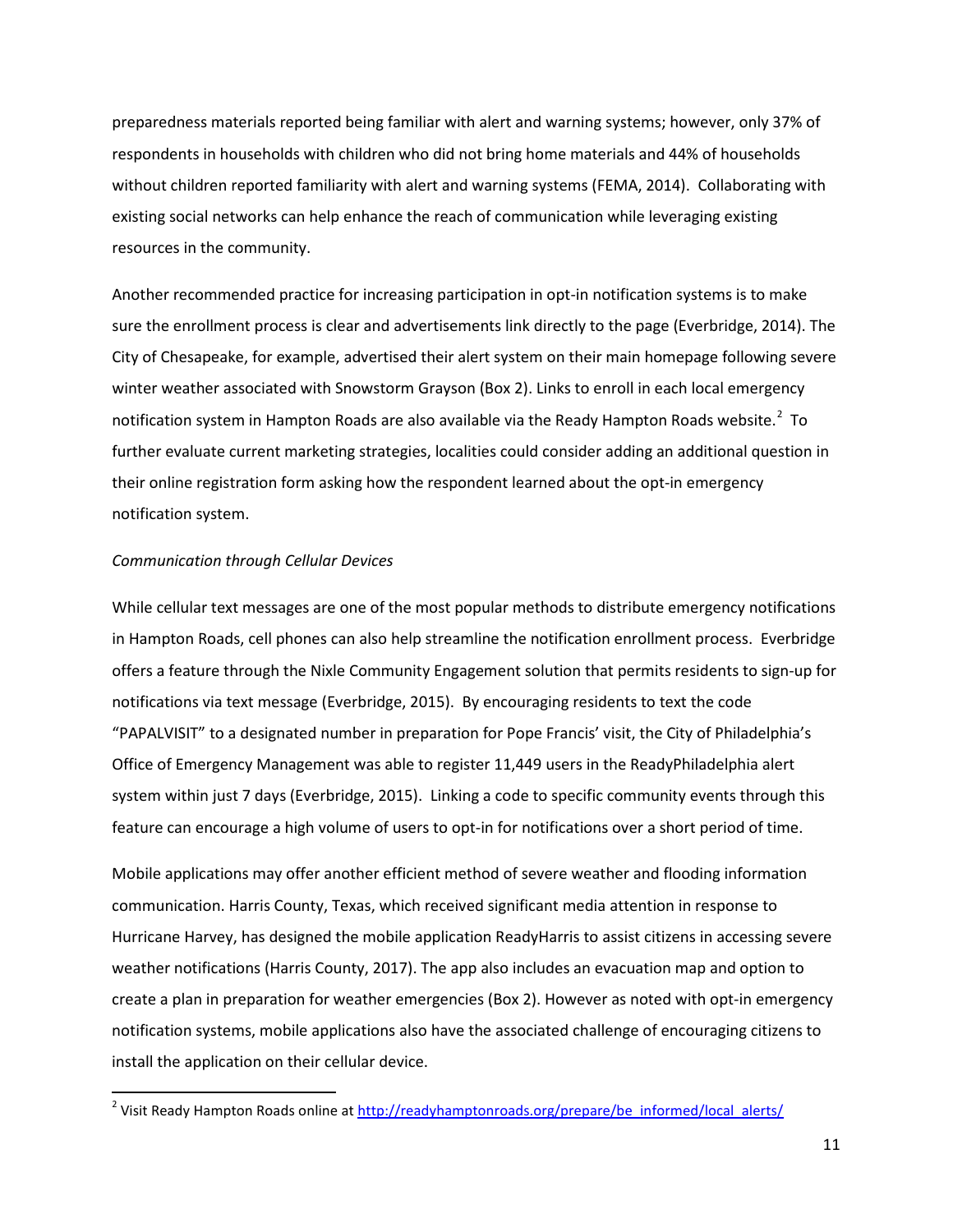

# <span id="page-14-0"></span>**Conclusions**

Local governments within the Hampton Roads region communicate flooding information to the public through diverse methods, including staff presentations, publications, and opt-in emergency notification systems. While opt-in notification systems present the challenge of encouraging citizens to enroll, outreach efforts are often restricted by staff time and resources. Locality staff also have limited resources to measure the effectiveness of flooding-related outreach activities. To address these challenges, we have identified the following opportunities:

- Increase use of existing City/County publications to improve the frequency and coordination of outreach efforts and develop interdisciplinary outreach teams.
- Conduct a separate survey of Hampton Roads residents before and after an outreach campaign to begin measuring changes in behavior.
- Improve coordination with community groups and link marketing campaigns with local events to promote registration for emergency notifications.
- Encourage collaboration between localities to develop a regional campaign promoting flood preparedness behavior.

The reference documents reviewed in this report are intended to support localities in refining their flooding communication strategies and strengthening coordination to enhance the resilience of the Hampton Roads region.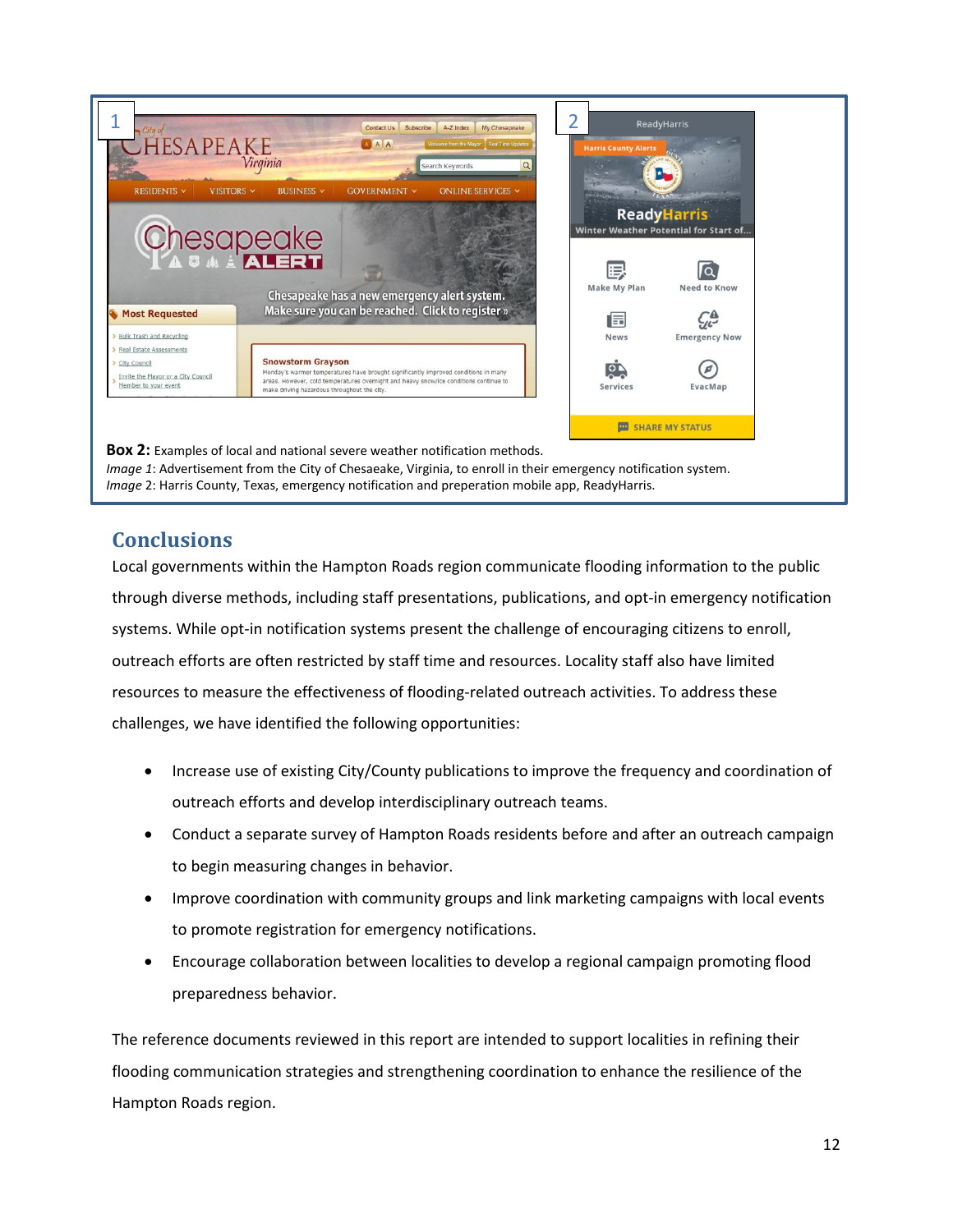## <span id="page-15-0"></span>**References**

City of Poquoson Office of Community Recreation. 2017. Island

Tide. <http://www.ci.poquoson.va.us/DocumentCenter/View/1228>

County of Gloucester Floodplain Management Committee. 2015. County of Gloucester Program for Public Information.

[http://www.stmarysga.gov/department/community\\_development/ppi/Gloucester\\_County\\_\\_VA](http://www.stmarysga.gov/department/community_development/ppi/Gloucester_County__VA_2015_PPI.pdf) [\\_2015\\_PPI.pdf](http://www.stmarysga.gov/department/community_development/ppi/Gloucester_County__VA_2015_PPI.pdf)

- Everbridge. 2014. Emergency Notification: Best Practices for Citizen Registration. [http://go.everbridge.com/rs/everbridge/images/Opt-](http://go.everbridge.com/rs/everbridge/images/Opt-In%20Portal%20Best%20Practices%20WP.pdf)[In%20Portal%20Best%20Practices%20WP.pdf](http://go.everbridge.com/rs/everbridge/images/Opt-In%20Portal%20Best%20Practices%20WP.pdf)
- Everbridge. 2015. Improving Event Management with Everbridge: How the City of Philadelphia Uses Everbridge to Improve Event Management. [https://www.everbridge.com/event-management](https://www.everbridge.com/event-management-city-of-philadelphia-case-study/)[city-of-philadelphia-case-study/](https://www.everbridge.com/event-management-city-of-philadelphia-case-study/)
- Federal Emergency Management Agency (FEMA). 2017. National Flood Insurance Program Community Rating System Coordinator's Manual. Retrieved from [https://www.fema.gov/media-library](https://www.fema.gov/media-library-%20%20%20%20data/1493905477815d794671adeed5beab6a6304d8ba0b207/633300_2017_CRS_Coordinators_Manual_508.pdf)[data/1493905477815d794671adeed5beab6a6304d8ba0b207/633300\\_2017\\_CRS\\_Coordinators](https://www.fema.gov/media-library-%20%20%20%20data/1493905477815d794671adeed5beab6a6304d8ba0b207/633300_2017_CRS_Coordinators_Manual_508.pdf) [\\_Manual\\_508.pdf](https://www.fema.gov/media-library-%20%20%20%20data/1493905477815d794671adeed5beab6a6304d8ba0b207/633300_2017_CRS_Coordinators_Manual_508.pdf)
- Federal Emergency Management Agency (FEMA). 2014. Preparedness in America: Research Insights to Increase Individual, Organizational, and Community Action. [https://www.fema.gov/media-library-data/1409000888026-](https://www.fema.gov/media-library-data/1409000888026-1e8abc820153a6c8cde24ce42c16e857/20140825_Preparedness_in_America_August_2014_Update_508.pdf) [1e8abc820153a6c8cde24ce42c16e857/20140825\\_Preparedness\\_in\\_America\\_August\\_2014\\_Update\\_508.](https://www.fema.gov/media-library-data/1409000888026-1e8abc820153a6c8cde24ce42c16e857/20140825_Preparedness_in_America_August_2014_Update_508.pdf) [pdf](https://www.fema.gov/media-library-data/1409000888026-1e8abc820153a6c8cde24ce42c16e857/20140825_Preparedness_in_America_August_2014_Update_508.pdf)
- Gloucester County. 2014. A Coastal Floodplain Management Plan for Gloucester County, Virginia. [http://www.gloucesterva.info/Portals/0/es/documents/AdoptedFloodplainManageme](http://www.gloucesterva.info/Portals/0/es/documents/AdoptedFloodplainManagementPlan9-2-14.pdf) [ntPlan9-2-14.pdf](http://www.gloucesterva.info/Portals/0/es/documents/AdoptedFloodplainManagementPlan9-2-14.pdf)

Harris County, Texas. ReadyHarris. Accessed on January 9, 2017.<http://www.readyharris.org/>

- National Academies of Sciences, Engineering, and Medicine. 2017. Integrating Social and Behavioral Sciences Within the Weather Enterprise. Washington, DC: The National Academies Press. [https://www.nap.edu/catalog/24865/integrating-social-and-behavioral-sciences-within](https://www.nap.edu/catalog/24865/integrating-social-and-behavioral-sciences-within-the-weather-enterprise)[the-weather-enterprise](https://www.nap.edu/catalog/24865/integrating-social-and-behavioral-sciences-within-the-weather-enterprise)
- National Oceanic and Atmospheric Administration Social Science Committee. 2016. Risk Communication and Behavior: Best Practices and Research Findings[. http://www.performance.noaa.gov/wp](http://www.performance.noaa.gov/wp-content/uploads/Risk-Communication-and-Behavior-Best-Practices-and-Research-Findings-July-2016.pdf)[content/uploads/Risk-Communication-and-Behavior-Best-Practices-and-Research-Findings-July-](http://www.performance.noaa.gov/wp-content/uploads/Risk-Communication-and-Behavior-Best-Practices-and-Research-Findings-July-2016.pdf)[2016.pdf](http://www.performance.noaa.gov/wp-content/uploads/Risk-Communication-and-Behavior-Best-Practices-and-Research-Findings-July-2016.pdf)
- National Oceanic and Atmospheric Administration Office for Coastal Management (NOAA OCM). 2016. Social Science Tools for Coastal Programs: Risk Communication Basics.<https://coast.noaa.gov/digitalcoast/training/risk-communication-guidebook.html>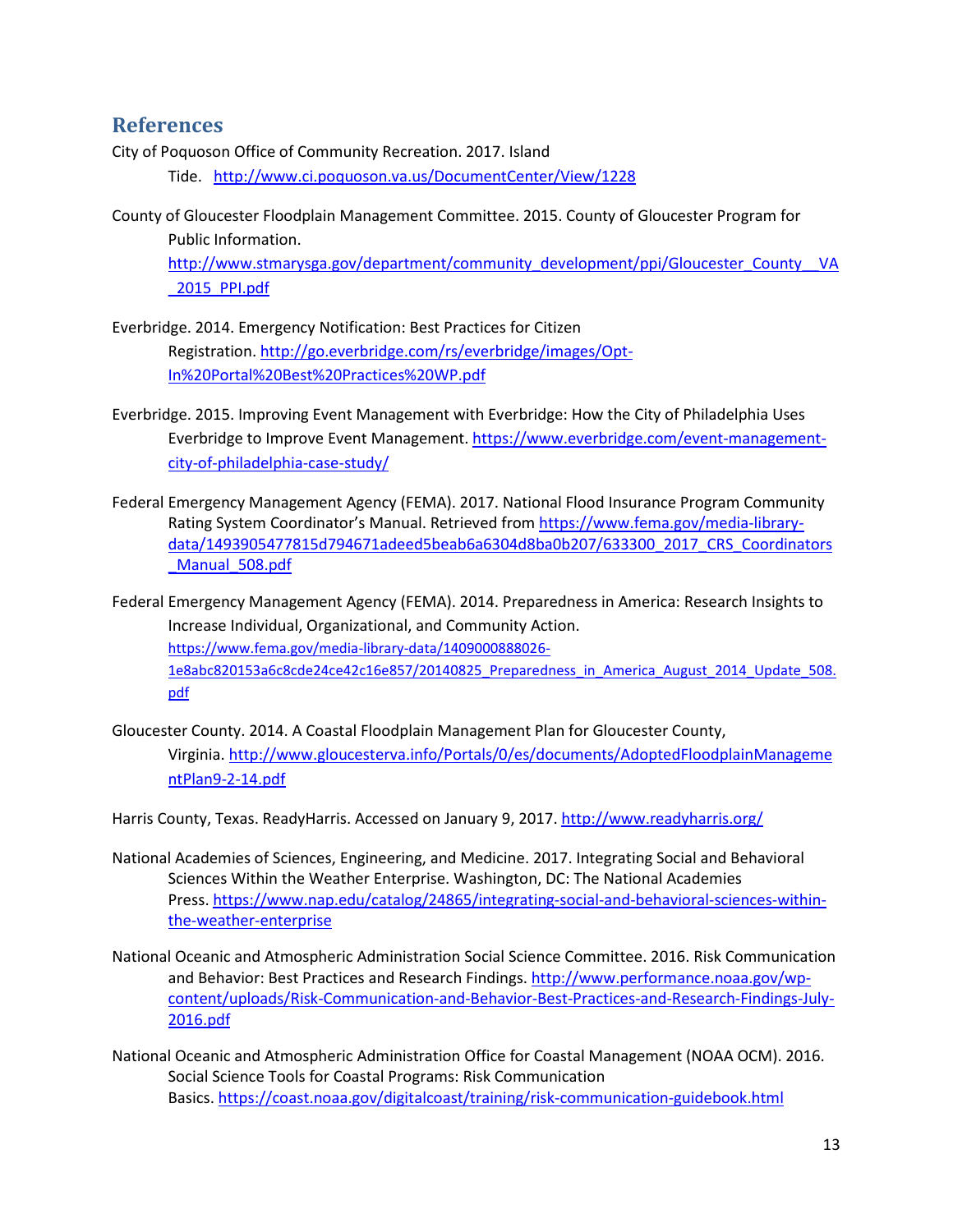- Regroup. 2016. How to Increase Enrollment in Community Emergency Notification Programs. [https://www.regroup.com/welcome/contact-us/29-resources/resource](https://www.regroup.com/welcome/contact-us/29-resources/resource-center/resource-center-docs/white-papers/174-how-to-increase-enrollment-in-community-emergency-notification-programs)[center/resource-center-docs/white-papers/174-how-to-increase-enrollment-in-community](https://www.regroup.com/welcome/contact-us/29-resources/resource-center/resource-center-docs/white-papers/174-how-to-increase-enrollment-in-community-emergency-notification-programs)[emergency-notification-programs](https://www.regroup.com/welcome/contact-us/29-resources/resource-center/resource-center-docs/white-papers/174-how-to-increase-enrollment-in-community-emergency-notification-programs)
- Stiff, Mary-Carson. 2017. The Costs & Benefits of the CRS Program in Virginia. Wetlands Watch[. http://wetlandswatch.org/publications/](http://wetlandswatch.org/publications/)
- The Resilience Adaptation Feasibility Tool Scorecard City of Portsmouth (RAFT). 2017. University of Virginia Institute for Environmental Negotiation, William and Mary Law School Virginia Coastal Policy Center, and Old Dominion University/Virginia Sea Grant.
- Virginia Department of Conservation and Recreation (DCR). 2017. The Community Rating System[. http://www.dcr.virginia.gov/dam-safety-and-floodplains/fp-crs](http://www.dcr.virginia.gov/dam-safety-and-floodplains/fp-crs)

Wetlands Watch. 2017. Flood Insurance and Biggert-Waters Guide for Policyholders.<http://wetlandswatch.org/flood-insurance/>